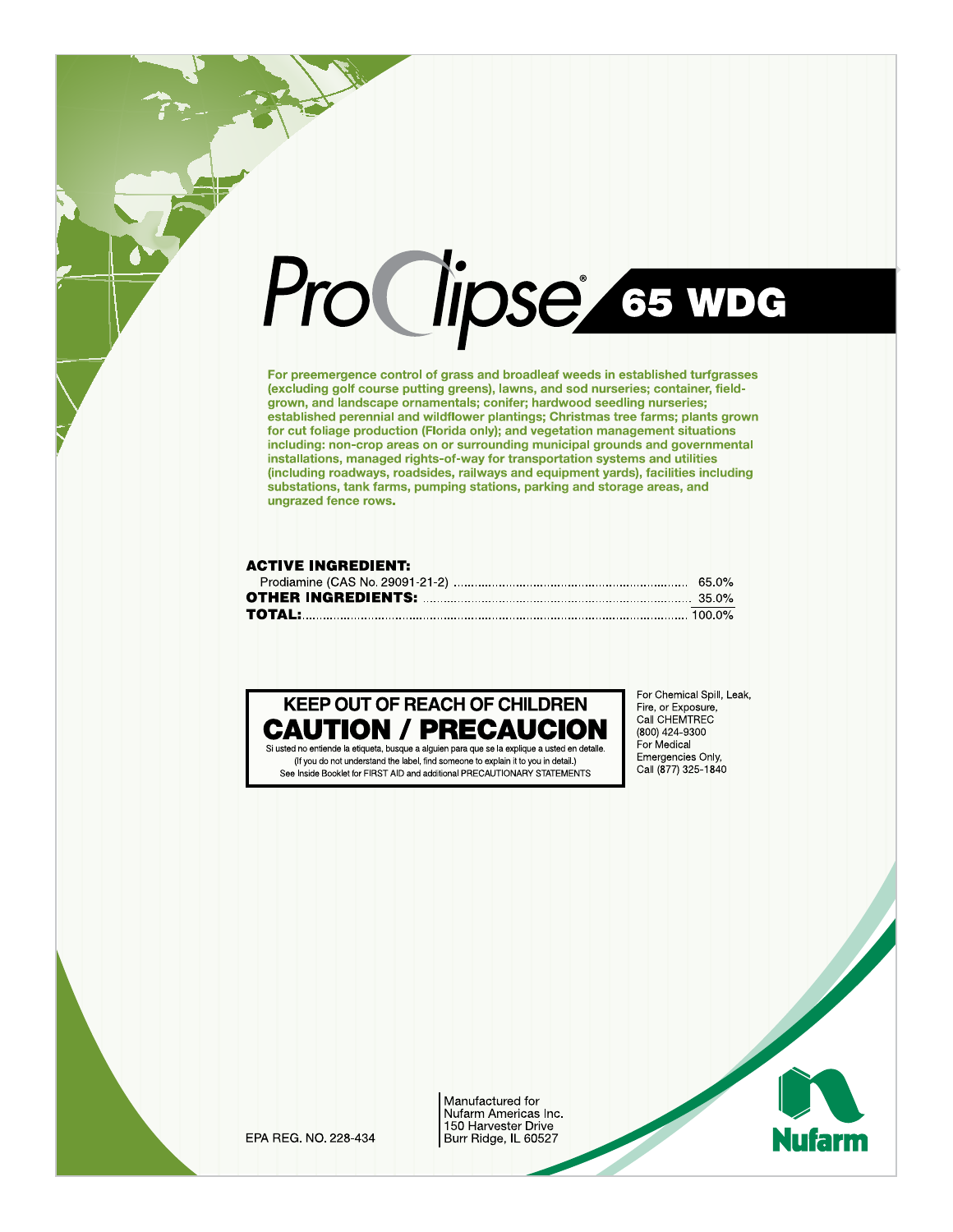# **PRECAUTIONARY STATEMENTS HAZARDS TO HUMANS AND DOMESTIC ANIMALS CAUTION / PRECAUCION**

Harmful if inhaled or absorbed through the skin. Avoid contact with skin, eyes, or clothing. Avoid breathing dust. Prolonged or frequently repeated skin contact, while mixing or handling the concentrated material, may cause allergic reactions in some individuals.

# **PERSONAL PROTECTIVE EQUIPMENT (PPE)**

**WPS Uses:** Mixers, loaders, and applicators and other persons who handle this pesticide for any use covered by the Worker Protection Standard (40 CFR part 170) (in general, agricultural-plant uses are covered) must wear: long-sleeved shirt, long pants, waterproof gloves, and shoes plus socks.

**NON-WPS Uses:** Mixers and loaders who handle this pesticide for any use NOT covered by the Worker Protection Standard (40 CFR part 170) - in general, only agricultural-plant uses are covered by the WPS - must wear: waterproof gloves.

# **USER SAFETY RECOMMENDATIONS**

# **Users Should:**

- Wash hands before eating, drinking, chewing gum, using tobacco, or using the toilet.
- Remove clothing/PPE immediately if pesticide gets inside. Then wash thoroughly and put on clean clothing. If pesticide gets on skin, wash immediately with soap and water.
- Remove PPE immediately after handling this product. Wash the outside of gloves before removing. As soon as possible, wash thoroughly and change into clean clothing.

|                                                                      | only agricultural-plant uses are covered by the WPS - must wear: waterproof gloves.                                                                                                                                                                                                                                                                                                                                                                                                                                                                                                                                                                                                                                                                                                                                                                                                                                                                                                    |
|----------------------------------------------------------------------|----------------------------------------------------------------------------------------------------------------------------------------------------------------------------------------------------------------------------------------------------------------------------------------------------------------------------------------------------------------------------------------------------------------------------------------------------------------------------------------------------------------------------------------------------------------------------------------------------------------------------------------------------------------------------------------------------------------------------------------------------------------------------------------------------------------------------------------------------------------------------------------------------------------------------------------------------------------------------------------|
| separately from other laundry.                                       | Follow manufacturer's instructions for cleaning/maintaining PPE. If no such instructions for washables, use detergent and hot water. Keep and wash PPE                                                                                                                                                                                                                                                                                                                                                                                                                                                                                                                                                                                                                                                                                                                                                                                                                                 |
|                                                                      | Engineering Control Statements: When handlers use closed systems or enclosed cabs in a manner that meets the requirements listed in the Worker Protectior<br>Standard (WPS) for agricultural pesticides [40 CFR 170.240 (d)(4-6)], the handler PPE requirements may be reduced or modified as specified in the WPS.                                                                                                                                                                                                                                                                                                                                                                                                                                                                                                                                                                                                                                                                    |
| <b>Users Should:</b><br>with soap and water.<br>into clean clothing. | <b>USER SAFETY RECOMMENDATIONS</b><br>. Wash hands before eating, drinking, chewing gum, using tobacco, or using the toilet.<br>. Remove clothing/PPE immediately if pesticide gets inside. Then wash thoroughly and put on clean clothing. If pesticide gets on skin, wash immediately<br>. Remove PPE immediately after handling this product. Wash the outside of gloves before removing. As soon as possible, wash thoroughly and change                                                                                                                                                                                                                                                                                                                                                                                                                                                                                                                                           |
|                                                                      | <b>FIRST AID</b>                                                                                                                                                                                                                                                                                                                                                                                                                                                                                                                                                                                                                                                                                                                                                                                                                                                                                                                                                                       |
| <b>IF SWALLOWED</b>                                                  | • Call a poison control center or doctor immediately for treatment advice.<br>• Have person sip a glass of water if able to swallow.<br>• Do not induce vomiting unless told to do so by the poison control center or doctor.<br>• Do not give anything by mouth to an unconscious person.                                                                                                                                                                                                                                                                                                                                                                                                                                                                                                                                                                                                                                                                                             |
| <b>IF ON SKIN</b><br><b>OR CLOTHING</b>                              | • Take off contaminated clothing.<br>• Rinse skin immediately with plenty of water for 15 to 20 minutes.<br>• Call a poison control center or doctor for treatment advice.                                                                                                                                                                                                                                                                                                                                                                                                                                                                                                                                                                                                                                                                                                                                                                                                             |
| <b>IF IN EYES</b>                                                    | • Hold eye open and rinse slowly and gently with water for 15 to 20 minutes.<br>• Remove contact lenses, if present, after the first 5 minutes, then continue rinsing eye.<br>• Call a poison control center or doctor for treatment advice.                                                                                                                                                                                                                                                                                                                                                                                                                                                                                                                                                                                                                                                                                                                                           |
| <b>IF INHALED</b>                                                    | • Move person to fresh air.<br>. If person is not breathing, call 911 or an ambulance, then give artificial respiration, preferably mouth-to-mouth if possible.<br>• Call a poison control center or doctor for further treatment advice.                                                                                                                                                                                                                                                                                                                                                                                                                                                                                                                                                                                                                                                                                                                                              |
|                                                                      | <b>HOT LINE NUMBER</b><br>Have the product container or label with you when calling a poison control center or doctor, or going for treatment.<br>You may also contact 1-877-325-1840 for emergency medical treatment information.                                                                                                                                                                                                                                                                                                                                                                                                                                                                                                                                                                                                                                                                                                                                                     |
|                                                                      | <b>ENVIRONMENTAL HAZARDS</b><br>This product has low solubility in water. At the limit of solubility, this product is not toxic to fish. However, at concentrations substantially above the level of water<br>solubility, it may be toxic to fish. Do not apply directly to water, to areas where surface water is present, or to intertidal areas below the mean high water mark<br>Drift and runoff from treated areas may be hazardous to aquatic organisms in adjacent sites. Do not contaminate water when disposing of equipment wash water<br><b>DIRECTIONS FOR USE</b><br>It is a violation of Federal law to use this product in a manner inconsistent with its labeling. READ ENTIRE LABEL BEFORE USING THIS PRODUCT<br>USE STRICTLY IN ACCORDANCE WITH LABEL PRECAUTIONARY STATEMENTS AND DIRECTIONS.<br>Do not apply this product in a way that will contact workers or other persons, either directly or through drift. Only protected handlers may be in the area during |
|                                                                      | application. For any requirements specific to your State or Tribe, consult the agency responsible for pesticide regulation.                                                                                                                                                                                                                                                                                                                                                                                                                                                                                                                                                                                                                                                                                                                                                                                                                                                            |

# **ENVIRONMENTAL HAZARDS**

# **DIRECTIONS FOR USE**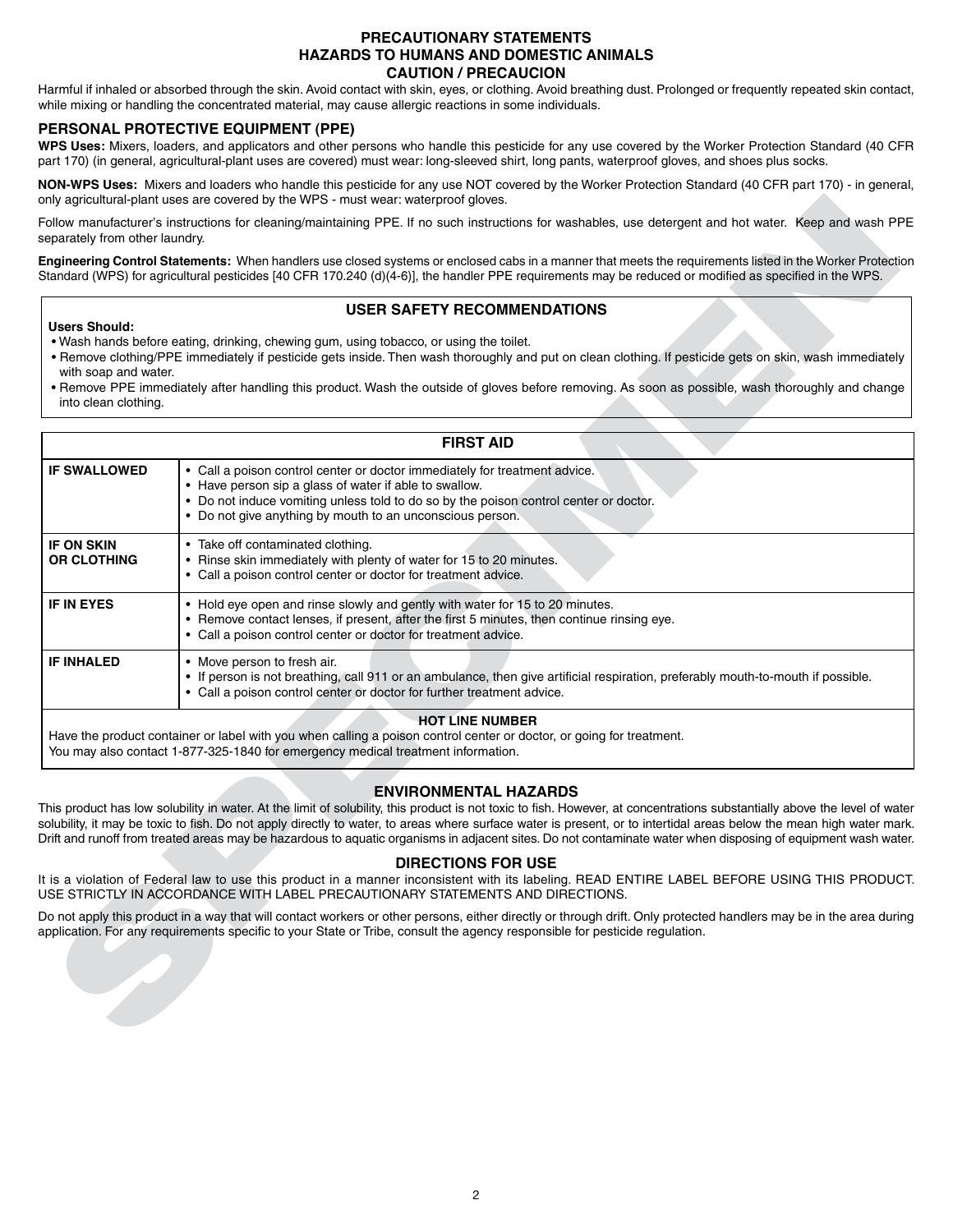# **AGRICULTURAL USE REQUIREMENTS**

Use this product only in accordance with its labeling and with the Worker Protection Standard, 40 CFR Part 170. This Standard contains requirements for the protection of agricultural workers on farms, forests, nurseries, greenhouses, and handlers of agricultural pesticides. It contains requirements for training, decontamination, notification, and emergency assistance. It also contains specific instructions and exceptions pertaining to the statements on this label about Personal Protective Equipment (PPE) and restricted-entry interval. The requirements in this box only apply to uses of this product that are covered by the Worker Protection Standard.

Do not enter or allow worker entry into treated areas during the restricted-entry interval (REI) of 12 hours. Exception: If the product is soil-injected or soilincorporated, the Worker Protection Standard under certain circumstances, allows workers to enter the treated area if there will be no contact with anything that has been treated.

PPE required for early entry to treated areas that is permitted under the Worker Protection Standard and that involves contact with anything that has been treated, such as plants, soil, or water, is: coveralls, waterproof gloves, shoes plus socks.

# **NON-AGRICULTURAL USES REQUIREMENTS**

The requirements in this box apply to uses of this product that are NOT within the scope of the Worker Protection Standard for agricultural pesticides, 40 CFR part 170. The WPS applies when this product is used to produce agricultural plants on farms, forests, nurseries or greenhouses.

Do not allow people (other than applicator) or pets on treatment area during application. Do not enter treatment areas until spray has dried.

# **GENERAL INFORMATION**

**WHERE TO USE** This product is a preemergence herbicide that provides residual control of many grass and broadleaf weeds in:

- Established turfgrasses (excluding golf course putting greens), lawns, and sod nurseries, and in container, field grown, and landscape ornamentals
- Conifer
- Hardwood seedling nurseries
- Established perennial and wildflower plantings
- Plants grown for cut foilage production
- Christmas tree farms
- Vegetation Management situations including: Non-crop areas on or surrounding managed rights-of-way for transportation systems and utilities (including roadways, roadsides, railways, and equipment yards); Facilities including substations, tank farms, pumping stations, parking and storage areas, and ungrazed fence rows.

#### **HOW THIS PRODUCT WORKS**

This product controls susceptible weeds by preventing growth and development of newly germinated weed seeds. Weed control is most effective when this product is activated by at least 0.5 inch of rainfall or irrigation or shallow incorporation (1 to 2 inches) before weed seeds germinate and within 14 days following application.

#### **USE PRECAUTIONS**

- 1. Do not graze or feed livestock forage cut from areas treated with this product.
- 2. Follow all applicable directions, restrictions, and precautions on the labels of EPA-registered tank mix partners.
- 3. Do not blend this product onto dry fertilizer or any other granular material.
- 4. Chemigation: Do not apply this product through any type of irrigation system unless instructed otherwise in this label.
- 5. Do not apply aerially.
- 6. Do not apply to golf course putting greens.

# **MIXING AND APPLICATION**

#### **MIXING**

This product must be mixed thoroughly in the spray tank to ensure uniform application. Follow these steps:

- 1. Fill the spray tank 1/4 full with clean water or fluid fertilizer only.
- 2. Start agitation and check to ensure it is working properly.
- 3. Add this product directly into the tank.
- 4. Add the rest of the carrier to obtain the final spray volume.
- 5. A spray colorant may be used with this product to mark areas as they are treated. This will improve application accuracy by minimizing swath skips and overlaps.
- 6. Maintain vigorous agitation in the spray tank before and during the application. This will ensure a well-mixed spray suspension.
- 7. Do not allow spray suspension to dry in the tank. Thoroughly clean the sprayer after use by flushing the system with water containing a detergent. Refer to the **Pesticide Disposal** section of this label for waste disposal.

#### **TANK MIXING THIS PRODUCT**

realist, such as principal, or views.<br>
The proposition of the state of the proposition of the medicine and solely realisting the state of the state of the state of the state of the state of the state of the state of the st This product may be tank mixed with certain other EPA-registered herbicides to provide a broader spectrum of weed control or to control emerged weeds. Refer to the specific directions for use for tank mix partners, and consult the label(s) of the individual tank mix partners(s) for use rate, application timing, weeds controlled, and specific precautions and/or restrictions. Tank mixes are permitted only in states where the tank mix partners(s) are registered for the application site and the turf and ornamental species listed. When using this product in a tank mixture with other pesticides, observe the most restrictive label limitations and precautions on the labels of the products used.

Before tank mixing pesticides, it is advisable to test compatibility by mixing the products in a small container first. See the **Compatibility Test** section.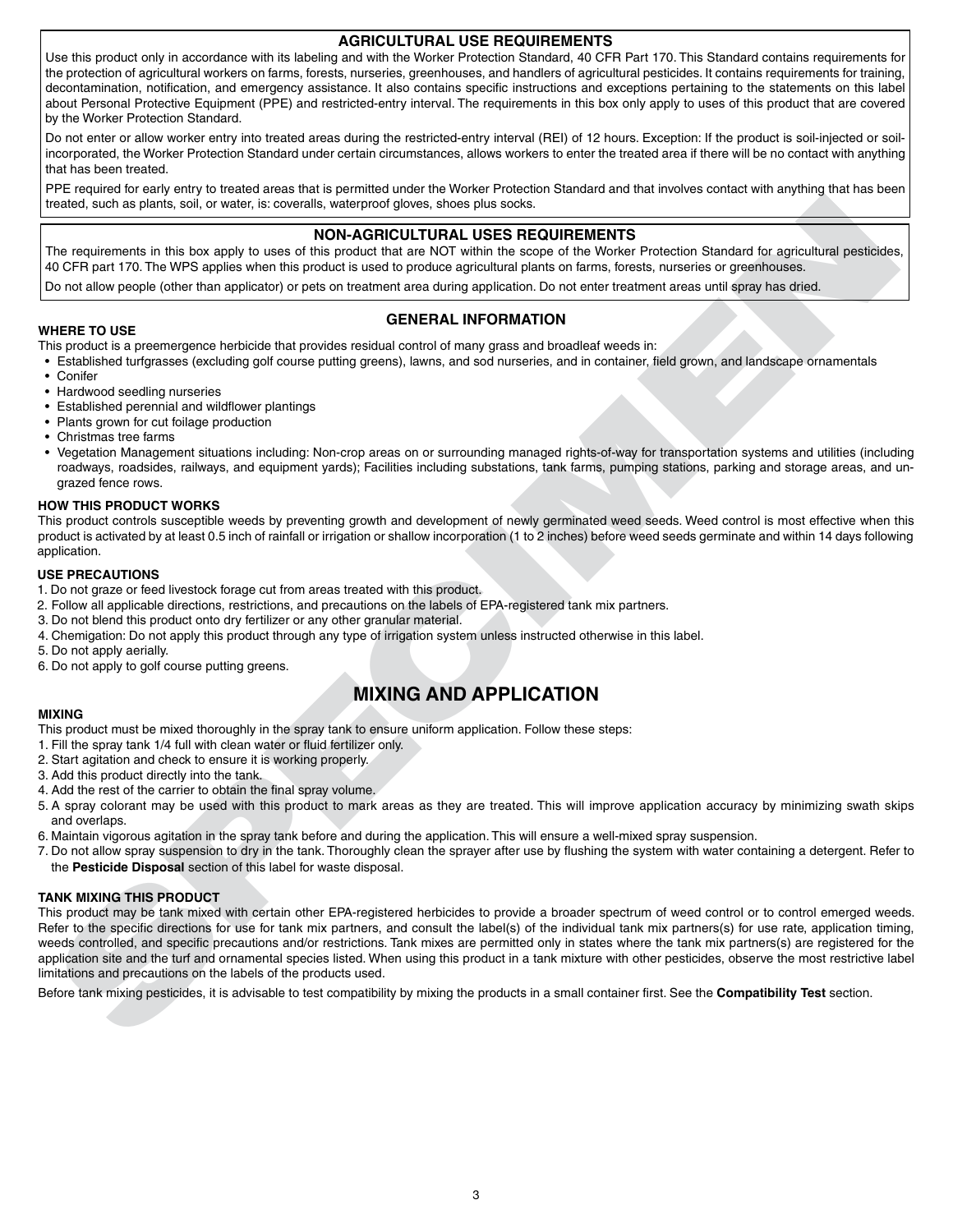# **COMPATIBILITY TEST**

Before mixing this product with other pesticides in the spray tank, test for compatibility by mixing all components (carrier and pesticide products) in an small container in proportionate quantities. For example, a 1 quart jar would be 1/100 the volume of a 25 gallon/Acre spray rate. At 1 pound/Acre, the product rate would be proportional to 4.5 gram per quart. Add approximately 1.5 teaspoons to a quart of water. Calculate amounts for the other products based on rate per acre. An approximate volume would be 1.5 teaspoons for each pound/Acre of a dry formulation and 0.5 teaspoons for each pint/Acre of a liquid formulation. (See following table.)

# **AMOUNT OF COMPONENT TO ADD TO ONE QUART OF SPRAY CARRIER (Assuming Carrier Volume of 25 gallons/Acre)**

| <b>RATE PER</b><br><b>COMPONENT</b>                                                                                                                                                                                                                                                                                                                                                                                                                                                                                                        |                                                                                                     |               | <b>LEVEL</b>                                                                                                                                                 |
|--------------------------------------------------------------------------------------------------------------------------------------------------------------------------------------------------------------------------------------------------------------------------------------------------------------------------------------------------------------------------------------------------------------------------------------------------------------------------------------------------------------------------------------------|-----------------------------------------------------------------------------------------------------|---------------|--------------------------------------------------------------------------------------------------------------------------------------------------------------|
| <b>FORMULATIONS</b>                                                                                                                                                                                                                                                                                                                                                                                                                                                                                                                        | <b>ACRE</b>                                                                                         | 1,000 SQ. FT. | <b>TEASPOONS</b>                                                                                                                                             |
| <b>This Product</b>                                                                                                                                                                                                                                                                                                                                                                                                                                                                                                                        | $1.0$ lb.                                                                                           | 0.4 oz.       | 1.5                                                                                                                                                          |
| Dry Tank Mix Partner                                                                                                                                                                                                                                                                                                                                                                                                                                                                                                                       | 1.0 lb.                                                                                             | 0.4 oz.       | 1.5                                                                                                                                                          |
| <b>Liquid Tank Mix Partners</b>                                                                                                                                                                                                                                                                                                                                                                                                                                                                                                            | $1.0$ pt.                                                                                           | $0.4$ oz.     | 0.5                                                                                                                                                          |
| If components do not ball-up or form flakes, sludge, gels, oily films, or layers, then the mixture is compatible. Incompatibility will usually occur within 5 minutes<br>after mixing. If components are not compatible, use a compatibility agent and rerun the test to determine if the mixture is suitable. If the components are still<br>not compatible, do not tank mix.<br>Notes: (1) When mixing this product with other components (carrier and partner pesticide products), allow products to completely dissolve between steps. | <b>MIXING ORDER FOR TANK MIXTURES</b>                                                               |               |                                                                                                                                                              |
| This is key when tank mixing with ester formulations. (2) Maintain agitation throughout mixing and application of the mixture.                                                                                                                                                                                                                                                                                                                                                                                                             |                                                                                                     |               |                                                                                                                                                              |
| Add the products to the spray tank in the following order:                                                                                                                                                                                                                                                                                                                                                                                                                                                                                 |                                                                                                     |               |                                                                                                                                                              |
| 1. Add products packaged in water-soluble bags first. Agitate the tank mixture. Allow the water-soluble bags to completely dissolve and the products to<br>disperse before adding any other tank mix partners.                                                                                                                                                                                                                                                                                                                             |                                                                                                     |               |                                                                                                                                                              |
| 2. Then add water-dispersible granules (WDG or WG formulations) and wettable powders (WP formulations). Add wettable powders to the tank as agitation                                                                                                                                                                                                                                                                                                                                                                                      | continues. Allow the product to disperse completely before other products are added.                |               |                                                                                                                                                              |
| 3. Add spray adjuvants and spray markers. Read the adjuvant's label first and use only those adjuvants approved for application to turf and ornamentals.<br>4. Add flowable liquids (FL) or suspension concentrates (SC).                                                                                                                                                                                                                                                                                                                  |                                                                                                     |               |                                                                                                                                                              |
| 5. Add emulsifiable concentrates (EC) last.                                                                                                                                                                                                                                                                                                                                                                                                                                                                                                |                                                                                                     |               |                                                                                                                                                              |
| Apply this product in a minimum of 20 gallons/acre (0.5 gallon/1,000 sq. ft.) of carrier (water and/or fluid fertilizer) using a calibrated, low-pressure sprayer with<br>50-mesh or coarser screens. A broadcast boom or handheld wand designed for herbicide or insecticide application will provide the best results. Select nozzle<br>pressure and gallonage to provide complete coverage.                                                                                                                                             | <b>USE DIRECTIONS</b>                                                                               |               |                                                                                                                                                              |
| CONTAINER, FIELD-GROWN, AND LANDSCAPE ORNAMENTAL PLANTINGS (INCLUDING CHRISTMAS TREE FARMS)                                                                                                                                                                                                                                                                                                                                                                                                                                                |                                                                                                     |               |                                                                                                                                                              |
| Application, timing, and Information<br>This product:                                                                                                                                                                                                                                                                                                                                                                                                                                                                                      |                                                                                                     |               |                                                                                                                                                              |
| 1. Will not control emerged weeds. Prior to application of this product, control existing vegetation by hand weeding, cultivation, or the use of an appropriate<br>postemergence herbicide.                                                                                                                                                                                                                                                                                                                                                |                                                                                                     |               |                                                                                                                                                              |
| 2. May be applied to newly-transplanted and established ornamentals as a broadcast or over-the-top spray.                                                                                                                                                                                                                                                                                                                                                                                                                                  |                                                                                                     |               |                                                                                                                                                              |
| 3. Is most effective when applied to soil free of clods, weeds, and debris such as leaves and mulch.                                                                                                                                                                                                                                                                                                                                                                                                                                       |                                                                                                     |               |                                                                                                                                                              |
| 4. Is most effective when the product is activated in the soil before weed seeds germinate and within 14 days after application.                                                                                                                                                                                                                                                                                                                                                                                                           |                                                                                                     |               |                                                                                                                                                              |
| 5. Is activated when the treated area receives at least 0.5 inch of irrigation or rainfall, or shallow (1 to 2 inches) mechanical incorporation.                                                                                                                                                                                                                                                                                                                                                                                           |                                                                                                     |               |                                                                                                                                                              |
| <b>Use Precautions</b><br>To reduce injury potential:                                                                                                                                                                                                                                                                                                                                                                                                                                                                                      |                                                                                                     |               |                                                                                                                                                              |
| a. In the spring when buds are rapidly growing and expanding, over-the-top application of this product may temporarily injure new growth of desirable plants.                                                                                                                                                                                                                                                                                                                                                                              | experience indicates that the ornamental plant will not be injured by the over-the-top application. |               | To reduce the possibility of injury at this time, wait to apply this product over the top of newly emerged vegetation until it has hardened off, unless your |
| b. After application immediately irrigate the treated area to wash this product from plant surfaces onto soil (watering the foliage of plants before application<br>may improve the washing process).                                                                                                                                                                                                                                                                                                                                      |                                                                                                     |               |                                                                                                                                                              |
|                                                                                                                                                                                                                                                                                                                                                                                                                                                                                                                                            |                                                                                                     |               |                                                                                                                                                              |

# **MIXING ORDER FOR TANK MIXTURES**

## **Add the products to the spray tank in the following order:**

- 1. Add products packaged in water-soluble bags first. Agitate the tank mixture. Allow the water-soluble bags to completely dissolve and the products to disperse before adding any other tank mix partners.
- 2. Then add water-dispersible granules (WDG or WG formulations) and wettable powders (WP formulations). Add wettable powders to the tank as agitation continues. Allow the product to disperse completely before other products are added.
- 3. Add spray adjuvants and spray markers. Read the adjuvant's label first and use only those adjuvants approved for application to turf and ornamentals.
- 4. Add flowable liquids (FL) or suspension concentrates (SC).
- 5. Add emulsifiable concentrates (EC) last.

# **APPLICATION**

# **USE DIRECTIONS**

# **CONTAINER, FIELD-GROWN, AND LANDSCAPE ORNAMENTAL PLANTINGS (INCLUDING CHRISTMAS TREE FARMS)**

#### **Application, timing, and Information**

- 1. Will not control emerged weeds. Prior to application of this product, control existing vegetation by hand weeding, cultivation, or the use of an appropriate postemergence herbicide.
- 2. May be applied to newly-transplanted and established ornamentals as a broadcast or over-the-top spray.
- 3. Is most effective when applied to soil free of clods, weeds, and debris such as leaves and mulch.
- 4. Is most effective when the product is activated in the soil before weed seeds germinate and within 14 days after application.
- 5. Is activated when the treated area receives at least 0.5 inch of irrigation or rainfall, or shallow (1 to 2 inches) mechanical incorporation.

#### **Use Precautions**

#### **To reduce injury potential:**

- a. In the spring when buds are rapidly growing and expanding, over-the-top application of this product may temporarily injure new growth of desirable plants. To reduce the possibility of injury at this time, wait to apply this product over the top of newly emerged vegetation until it has hardened off, unless your experience indicates that the ornamental plant will not be injured by the over-the-top application.
- b. After application immediately irrigate the treated area to wash this product from plant surfaces onto soil (watering the foliage of plants before application may improve the washing process).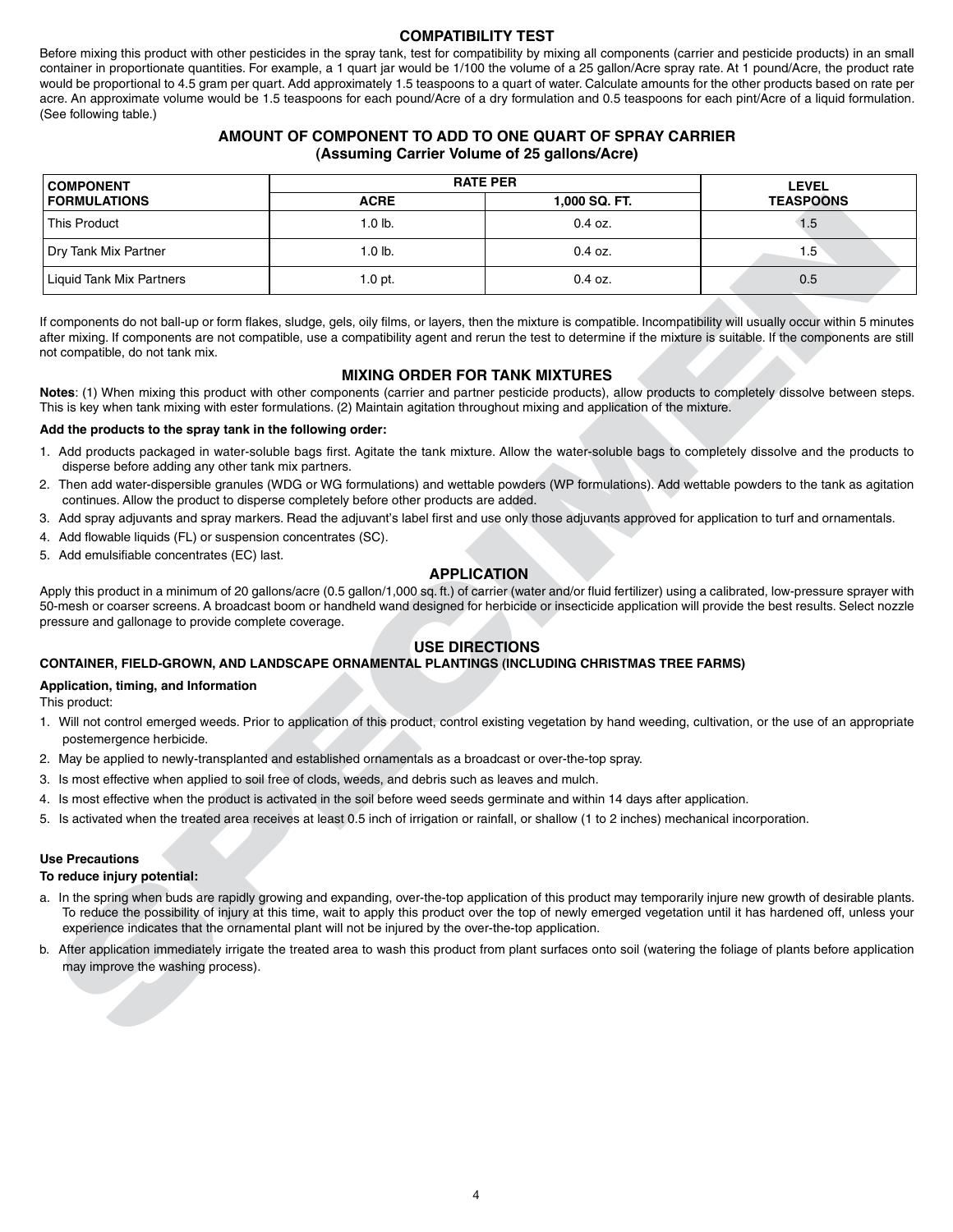# **ORNAMENTALS AND CHRISTMAS TREE FARMS - APPLICATION SITES AND INSTRUCTIONS**

| Newly-Transplanted<br>Container or Field                              | <b>APPLICATION INSTRUCTIONS</b>                                                                                                                                                                                                                                                                             |                                                                                                                                                                                                                                                                                                                                        |                                                                                                                                                                                                           |  |  |
|-----------------------------------------------------------------------|-------------------------------------------------------------------------------------------------------------------------------------------------------------------------------------------------------------------------------------------------------------------------------------------------------------|----------------------------------------------------------------------------------------------------------------------------------------------------------------------------------------------------------------------------------------------------------------------------------------------------------------------------------------|-----------------------------------------------------------------------------------------------------------------------------------------------------------------------------------------------------------|--|--|
| <b>Nursery Stock</b>                                                  | Delay application until soil has settled around transplants.<br>1.<br>Water transplants thoroughly before application.<br>2.<br>Apply after cuttings form roots and are established.<br>3.<br>To avoid inhibition of the tissue union, apply before budding/grafting or after buds/grafts have taken.<br>4. |                                                                                                                                                                                                                                                                                                                                        |                                                                                                                                                                                                           |  |  |
| Established Container,<br>Field Nursery Stock, or<br>Landscape Plants |                                                                                                                                                                                                                                                                                                             | Apply at any time as a broadcast, over-the-top, or directed spray.                                                                                                                                                                                                                                                                     |                                                                                                                                                                                                           |  |  |
| Landscape (or Ornamental)<br>Plantings                                | 1.                                                                                                                                                                                                                                                                                                          | Apply as a broadcast, over-the-top, or as a directed spray.<br>2. Delay applications to newly transplanted ornamentals until soil has settled around transplants.                                                                                                                                                                      |                                                                                                                                                                                                           |  |  |
| <b>Bare Ground Application</b><br>for Container Placement             | 1.<br>are placed.                                                                                                                                                                                                                                                                                           | Apply to soil (including mulch, gravel, wood chips, or other permeable base), upon which containerized ornamentals<br>2. After this product is applied, perform shallow cultivation or hand weeding only, to avoid disturbing the herbicide barrier.                                                                                   |                                                                                                                                                                                                           |  |  |
| In Shade Houses and<br><b>Uncovered Polyhouses</b>                    |                                                                                                                                                                                                                                                                                                             | After this product is applied, uncovered polyhouses must remain open for at least 7 days and ornamentals must receive<br>2 irrigations totalling at least 1/2 inch of water.                                                                                                                                                           |                                                                                                                                                                                                           |  |  |
| Ornamental Bulbs and<br><b>Perennial Wildflower</b><br>Plantings      | 1.<br>2.                                                                                                                                                                                                                                                                                                    | This product may be applied to bulbs or perennial wildflower species listed in the section Tolerant Ornamentals Species.<br>Apply before or after bulbs emerge but before bulbs bloom and weeds emerge. In wildflowers, a postemergence herbicide<br>labeled for wildflowers may be needed to control weeds that have already emerged. |                                                                                                                                                                                                           |  |  |
|                                                                       |                                                                                                                                                                                                                                                                                                             | <b>HOW MUCH OF THIS PRODUCT AND WHEN TO APPLY - ORNAMENTALS</b>                                                                                                                                                                                                                                                                        |                                                                                                                                                                                                           |  |  |
| <b>AMOUNT TO APPLY</b><br>(BROADCAST)*                                |                                                                                                                                                                                                                                                                                                             | <b>WHEN TO APPLY</b>                                                                                                                                                                                                                                                                                                                   | <b>COMMENTS/INSTRUCTIONS</b>                                                                                                                                                                              |  |  |
| 1.0 to 2.3 pounds/Acre<br>or<br>0.37 to 0.83 ounces/1,000 sq. ft.     |                                                                                                                                                                                                                                                                                                             | In fall or spring before weeds germinate or after weeds<br>are removed.                                                                                                                                                                                                                                                                | 1.<br>Use the higher rate for longer control.<br>This product may be applied more than once per<br>2.<br>year as long as the total amount of product applied<br>does not exceed 2.3 pounds/Acre per year. |  |  |
| *NOTE: For band application, calculate amount per acre:               |                                                                                                                                                                                                                                                                                                             |                                                                                                                                                                                                                                                                                                                                        |                                                                                                                                                                                                           |  |  |
| Band width in inches<br>x<br>Row width in inches                      |                                                                                                                                                                                                                                                                                                             | broadcast rate = amount to apply/acre of field                                                                                                                                                                                                                                                                                         |                                                                                                                                                                                                           |  |  |
| <b>POUNDS/ACRE</b>                                                    |                                                                                                                                                                                                                                                                                                             | <b>EQUIVALENT MEASUREMENTS FOR THIS PRODUCT</b><br><b>OUNCES/1,000 SQ. FT.</b>                                                                                                                                                                                                                                                         | <b>APPROXIMATE EQUIVALENT -</b><br>TABLESPOONS/1,000 SQ. FT.                                                                                                                                              |  |  |
| 1.0                                                                   |                                                                                                                                                                                                                                                                                                             | 0.37                                                                                                                                                                                                                                                                                                                                   | 1                                                                                                                                                                                                         |  |  |
| 1.5                                                                   |                                                                                                                                                                                                                                                                                                             | 0.55                                                                                                                                                                                                                                                                                                                                   | 1.5                                                                                                                                                                                                       |  |  |
| 2.0                                                                   |                                                                                                                                                                                                                                                                                                             | 0.74                                                                                                                                                                                                                                                                                                                                   | $\overline{c}$                                                                                                                                                                                            |  |  |
| 2.3                                                                   |                                                                                                                                                                                                                                                                                                             | 0.83                                                                                                                                                                                                                                                                                                                                   | 2.25                                                                                                                                                                                                      |  |  |

# **HOW MUCH OF THIS PRODUCT AND WHEN TO APPLY - ORNAMENTALS**

| <b>AMOUNT TO APPLY</b><br>(BROADCAST)*                      | <b>WHEN TO APPLY</b>                                                       | <b>COMMENTS/INSTRUCTIONS</b>                                                                                                                                                                     |
|-------------------------------------------------------------|----------------------------------------------------------------------------|--------------------------------------------------------------------------------------------------------------------------------------------------------------------------------------------------|
| 1.0 to 2.3 pounds/Acre<br>0.37 to 0.83 ounces/1,000 sq. ft. | In fall or spring before weeds germinate or after weeds 1.<br>are removed. | Use the higher rate for longer control.<br>2. This product may be applied more than once per<br>year as long as the total amount of product applied<br>does not exceed 2.3 pounds/Acre per year. |

| Band width in inches | broadcast rate $=$ amount to apply/acre of field |
|----------------------|--------------------------------------------------|
| Row width in inches  |                                                  |

# **EQUIVALENT MEASUREMENTS FOR THIS PRODUCT**

| <b>POUNDS/ACRE</b> | <b>OUNCES/1,000 SQ. FT.</b> | <b>APPROXIMATE EQUIVALENT -</b><br>TABLESPOONS/1,000 SQ. FT. |
|--------------------|-----------------------------|--------------------------------------------------------------|
| 1.0                | 0.37                        |                                                              |
| l.5                | 0.55                        | .5                                                           |
| 2.0                | 0.74                        |                                                              |
| 2.3                | 0.83                        | 2.25                                                         |

# **TANK MIXTURES FOR USE ON ORNAMENTALS**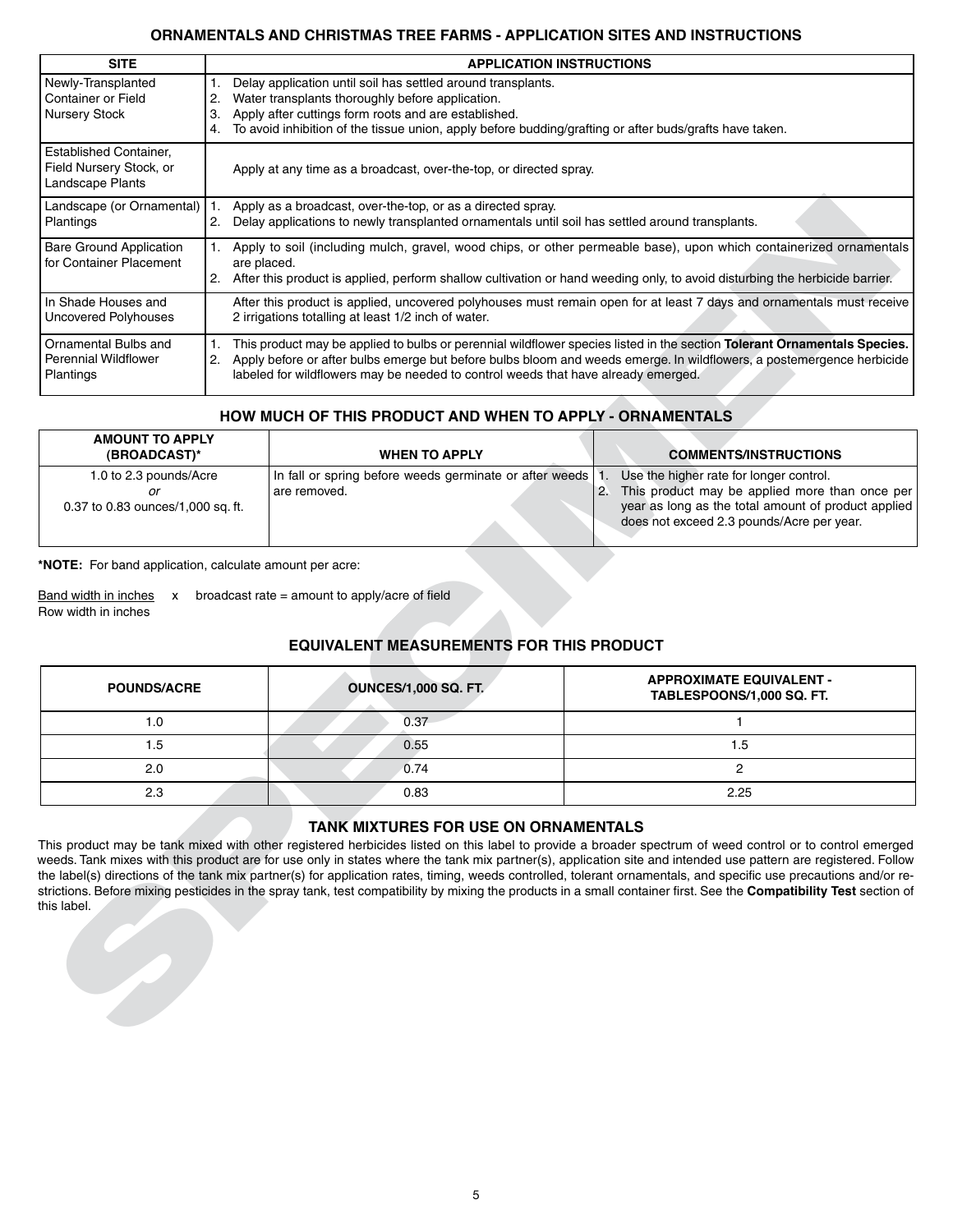# **TANK MIX PARTNERS FOR THIS PRODUCT ON ORNAMENTALS**

| <b>PRODUCT</b>                                                                 | <b>PRECAUTIONS/INSTRUCTIONS</b>                                                                                                                                                                                                                                                                                                                                                                                                                                                                                                                                                                                                    |
|--------------------------------------------------------------------------------|------------------------------------------------------------------------------------------------------------------------------------------------------------------------------------------------------------------------------------------------------------------------------------------------------------------------------------------------------------------------------------------------------------------------------------------------------------------------------------------------------------------------------------------------------------------------------------------------------------------------------------|
| Goal <sup>®</sup> (use on conifers only)                                       | Mix with this product for postemergence control of certain broadleaf weeds including malva and filaree.                                                                                                                                                                                                                                                                                                                                                                                                                                                                                                                            |
| Gallery®, Sim-Trol®, Pennant®                                                  | See product labels for weed spectrum and tolerant ornamentals.                                                                                                                                                                                                                                                                                                                                                                                                                                                                                                                                                                     |
| Roundup <sup>®</sup> , Razor®, Credit® or other glyphosate-<br>based products. | These tank mix herbicides control many emerged annual broadleaves and grasses.<br>Take extreme care to prevent tank mixtures with these partner products from contacting the foliage and<br>stems of turfgrass, trees, shrubs, or other desirable vegetation because desirable vegetation may be<br>severely injured or killed. Apply these tank mixtures as a directed spray and use a shield to prevent spray<br>from contacting foliage of desirable plants.<br>Following instructions on the tank mix partner's label, delay irrigation of the treated area to allow time for<br>the herbicide to be absorbed by weed foliage. |

# **TOLERANT ORNAMENTAL SPECIES**

This product will not harm most trees, shrubs, vines, and flowers. The species listed below in Table 1 are tolerant to prodiamine. This product is approved for applications, except in CA, to the species in Table 2. This product may be applied over the top of the listed species.

When plants are under stress (such as heat, drought, or frost damage), some cultivars of listed plants may be sensitive to this product.

#### **Table 1. Tolerant Ornamental Species - All States**

**Common Name** Aleppo Pine Almond, Apricot, Nectarine, Peach, Plum and Prune\* American Arborvitae American Dogwood American Holly Amur Privet Austrian Black Pine Avocado\* Barberry Bearberry Cotoneaster Big Blue Lillyturf Border Forsythia Bradford Pear Calabrian Pine Canada Hemlock Canary Island Pine Canary Island Viburnum Cape Weed Chinese Hibiscus\*\* Chinese Holly\*\* Chinese Juniper Citrus species\* **Clevera** Corel Bells **Cotoneaster** Crabapple\* Cranberry Bush Cranberry Cotoneaster Crape Myrtle Creeping Juniper Douglas Fir\*\* Dwarf Periwinkle Eastern White Pine English Ivy English Laurel False Cypress Feathery Cassia Firethorn Firethorn

**Scientific Name** Pinus halepensis Prunus spp.

Thuja occidentallis Cornus stolonifera Ilex opaca Ligustrum amurense Pinus nigra Persea americana Berberis gladwynensis Cotoneaster dammeri Liriope muscari Forsythia intermedia Pyrus spp. Pinus brutia Tsuga canadensis Pinus canariensis Viburnum rigidum Arctotheca calendula Hibiscus Rosa-sinensis Ilex cornuta Juniperus chinensis Citrus spp. Cleyera japonica Raphiolepsis indica Cotoneaster buxifolius Malus spp. Viburnum trilobium Cotoneaster apiculatus Lagerstromia indica Juniperus horizontalis Pseudotsuga menziesii Vinca minor Pinus strobus Hedera helix Prunus laurocerasus Chamaecyparis pisifera Cassia artemisioides Pyracantha fortuneana Pyracantha koidzumii SPECIMEN

# **Common Name**

Firethorn Scarlet Formosa

Flowering Dogwood Fraiser's Photinia (Redtip) Gardenia, Cape-Jasmine Gladiolus species\*\* Glossy Privet (Wax-Leaf) Grape\* Greenstem Forsythia Hawthorne Heavenly Bamboo Hino-crimson

**Holly** Hop bush Hottentot Fig (Ice Plant) Ice Plant Indian Hawthorne Iris species\*\* Italian Cypress Japanese Aralia Japanese Aucuba Japanese Barberry Japanese Black Pine Japanese Boxcherry Japanese Boxwood Japanese Holly Japanese Honeysuckle Japanese Maple Japanese Pittosporum Japanese Privet Japanese Snowball Japanese Spindle Tree (Evergreen Euonymus) Japanese Viburnum Japanese Yew Japanese Yew Kiwi\* Lady Bank's Rose

#### **Scientific Name**

Pyracantha coccinea Rhododendron (including Azalea) Cornus florida Photinia fraseri Gardenia jasminoides Gladiolus spp. Ligustrum lucidum Vitis spp. Forsythia viridissima Crataegus spp. Nandina domestica Rhododendron (including Azalea) Ilex pernyi Dodonea viscosa Carpobrotus edulis Maleophora luteola Raphiolepsis indica Iris spp. Cupressus sempervirens Fatsia japonica Aucuba japonica Berberis thunbergii Pinus thunbergiana Syzygium paniculatum Buxus microphylla Ilex crenata Lonicera japonica Acer palmatum Pittosporum tobira Ligustrum japonicum Viburnum plicatum Euonymus japonica

Viburnum japonicum Podocarpus macrophyllus Taxus cuspidata Actinidia chinensis Rosa banksiae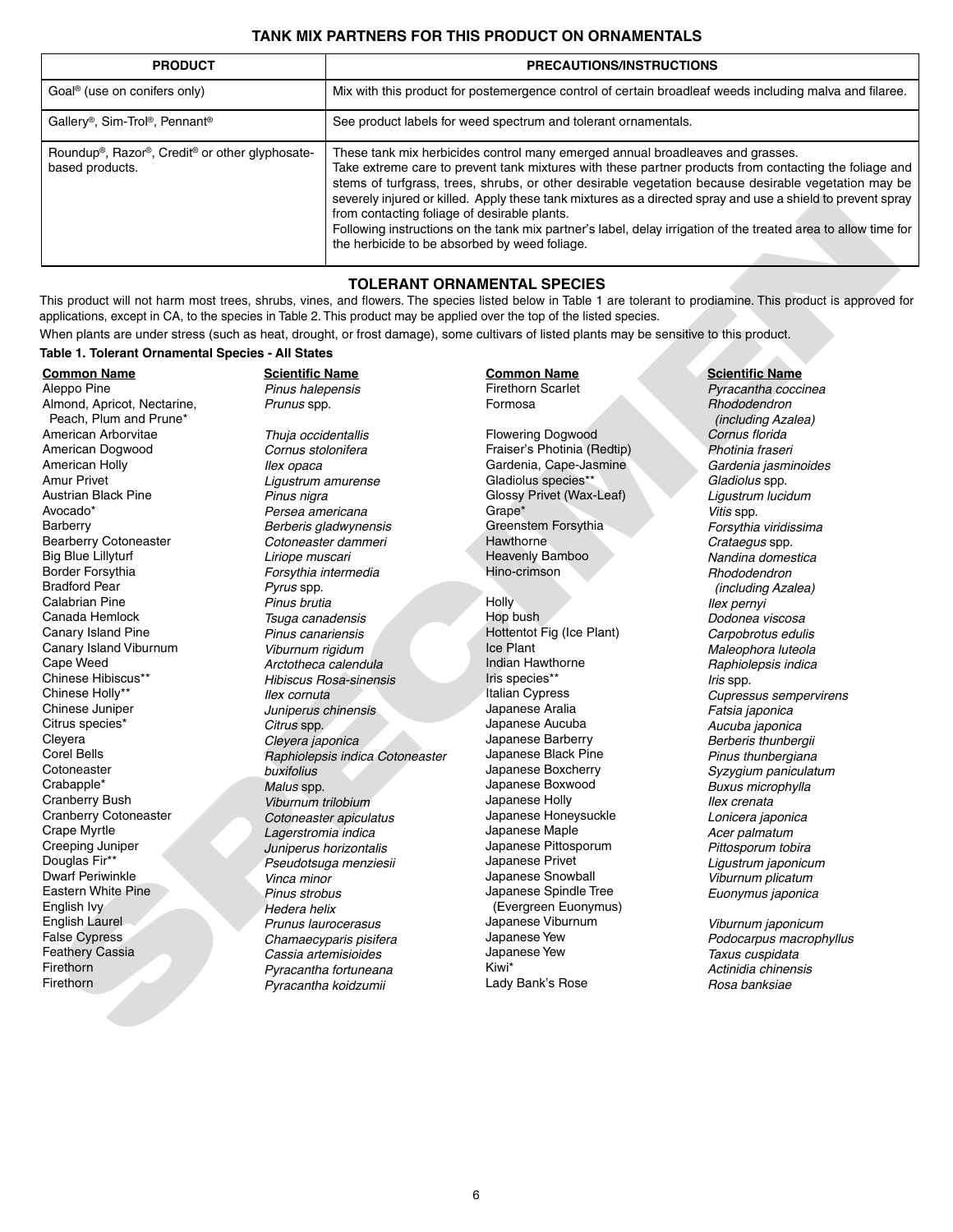#### **Common Name**

Laurustinus Leatherleaf Fern Leatherleaf Viburnum Lily-of-the-Nile (African Lily) Lily-of-the-Valley Shrub Loblolly Pine Longleaf Pine Magnolia species\*\* Mentor Barberry Mondo Grass\*\* Monterey Pine Narcissus species\*\* Norway Maple Old Fashioned Weigela Oleander Olive\* Pampas Grass Pistachio\* PJM

Queensland Pittosporum Red Oak Rockspray Cotoneaster Rose of Sharon\*\* Rosemary\* Roseum Elegans

Scotch Heather Scotch Pine Shrimp Plant **Silverberry** Slash Pine Spanish Bayonet Spreading Euonymus Sourwood Star Jasmine Stonecrop Shore Juniper Spruce species\*\* (Colorado Blue, Norway, etc.) Sweet Viburnum Tatarian Honeysuckle Trailing African Daisy Tulip species Vinca Vine Hill Manzanita Virginia Pine Walnut\* Warty Barberry Weeping Bottlebrush White Trailing Ice Plant Wild Lilac Winter Jasmine Wintercreeper Wintergreen Barberry Yaupon Holly Yew Yucca, Adam's Needle

# **Scientific Name**

or all bings of the context of the context of the context of the context of the context of the context of the context of the context of the context of the context of the context of the context of the context of the cont Viburnum tinus Rumohra adiantiformis Viburnum wrightii Agapanthus africanus Pieris japonica Pinus taeda Pinus palustrus Magnolia spp. Berberis mentorensis Ophiopogon japonicus Pinus radiata Narcissus spp. Acer platanoides Weigela florida Nerium spp. Olea europaea Cortaderia selloana Pistacia spp. Rhododendron (including Azalea) Pittosportum rhombifolium Quercus rubra Cotoneaster microphyllus Hibiscus Rosmarinus officinalis Rhododendron (including Azalea) Calluna vulgaris Pinus sylvestris Justicia brandegeana Elaeagnus pungens Pinus elliottii Yucca aloifolia Euonymus kiautschovicka Oxydendrum arboreum Trachelospermum asiatum Sedum album Juniperus conferta Picea spp.

Viburnum odoratissimum Lonicera tatarica Osteospermum fruticosum Tulipa spp. Vinca major Arctostaphylos densiflora Pinus virginiana Juglans spp. Berberis verruculosa Callistemon viminalis Delosperma alba Ceanothus rigidus Jasminium nudiflorum Euonymus fortunei Berberis julianae Ilex vomitoria Taxus media Yucca filamentosa

\*Do not use on food producing trees, vines, or plants.

\*\*Not for use on container grown plants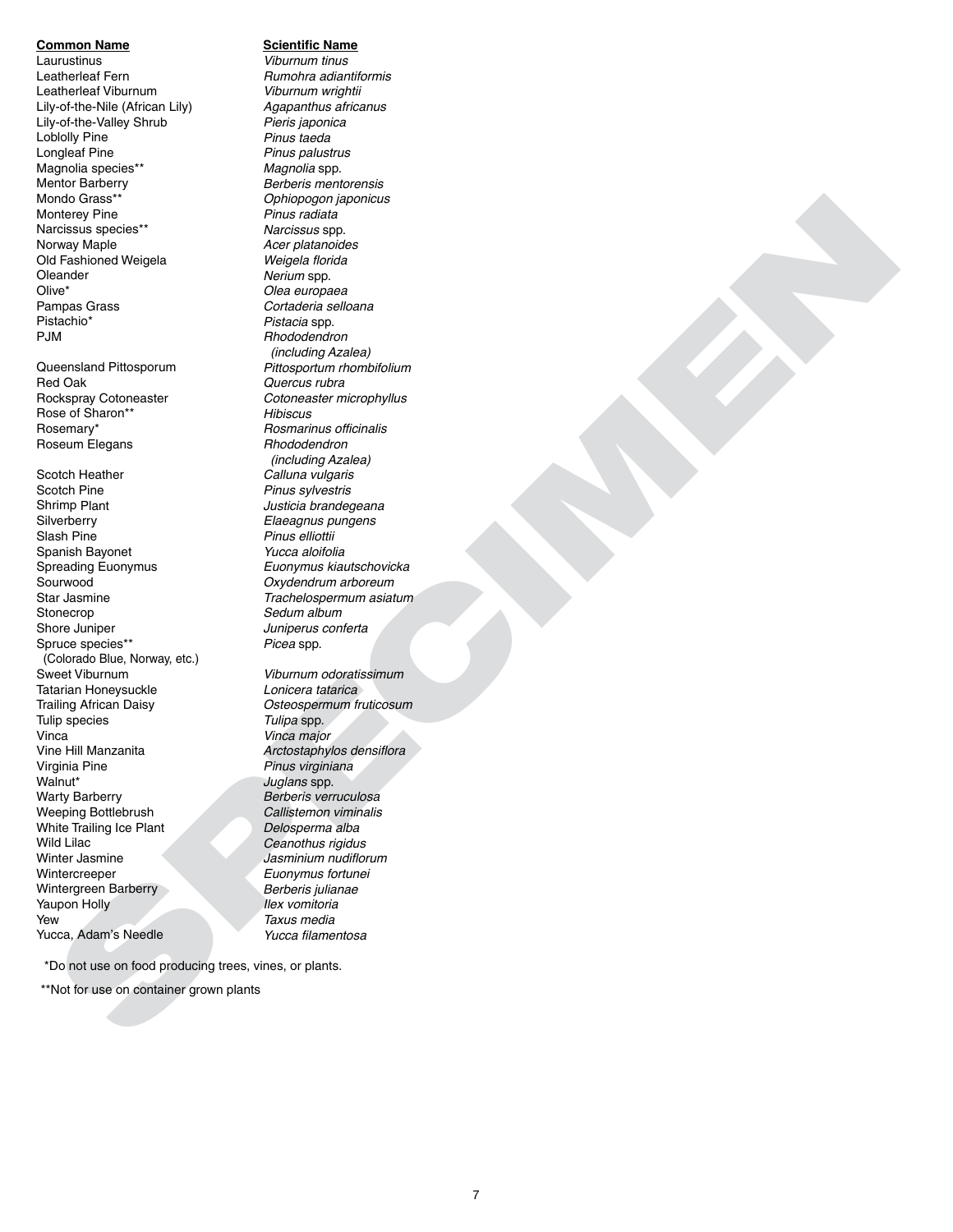#### **Table 2. Tolerant Ornamental Species/Varieties - All States Except CA**

#### **Common Name**

Abelia: Sherwood Aquilegia: Red and Gold Arrowood Viburnum Aster: Bonny Blue, Purple Dome Australian Brushcherry Baby's Breath Bigleaf Hydrangea

Black-Eyed Susan: Goldstrum **Bougainvillea** Burgundy Butterfly-Bush (Dwarf Blue); Royal Red Cardinal Flower, Indian Pink Cheddar Pink Chinese Privet; Variegata Columbine; Red and Gold Coneflower, Purple; Magnus Cooperi Pink Coral Bell; Bridget Bloom Coreopsis (Calliopsis): Early Sunrise, Moonbeam **Cransbill** Crape Myrtle; Tuscarora Crimson Bottlebrush Daylily: Aztec Gold, Stella De Oro, Tender Love Delaware Valley White

Dianthus, Maiden Pinks Zing Dragonhead, False; Vivid **Edelweiss** Evening Primrose Flame Creeper

Fibrous Begonia: Hardy Grandis Fountain Grass (Dwarf)\*\*

Five-Leaf or Chocolate Vine Gaillardia, Blanket Flower: 'Goblin' **Gentian** George L. Tabor

Germander Girard Crimson

Grape Myrtle; Tuscarora Hosta, 'Searsucker'

Hosta, Plantain Lily (Fragrant) Japanese Anemone Lady Fern; Fern Lady Lady's Leek, Nodding Onion Larkspur; Blue Elf Lavender; Munstead

#### **Scientific Name**

Abelia grandiflora Aquilegia spp. Viburnum suspensum Aster spp. Aster X frikartii Syzygium paniculatum Gyposophila repens Hydrangea macrophylla Inula ensifolia Rudbeckia spp.

Bougainvillea spp. Loropetalum chinense Buddleia davidii

Lobelia cardinalis Dianthus gratianopolitanus Ligustrum sinense Aquilegia spp. Echinacea purpurea Delosperma spp. Heucherella spp. Coreopsis spp.

Geranium cinereum Lagerstromia indica x fauriei Callistemon citrinius Hemerocallis spp.

**Hotel Contains in the contents of the contents of the state of the state of the state of the contents of the contents of the contents of the contents of the contents of the contents of the contents of the contents of th** Rhododendron (including Azalea) Dianthus deltoides Physostegia virginiana Leontopodium alpinum Oenothera missourensis Rhododendron (including Azalea) Begonia spp. Bergenia cordifolia Pennisetum setaceum perovskia atriplicifolia Akebia quintata Gaillardia spp. Gaura spp. Gentiana dahurica Rhododendron (including Azalea) Teucrium spp. Rhododendron (including Azalea) Lagerstromia indica x fauriei Hosta sieboldiana Houttuynia cordata var. variegata Hosta plantaginea

Anemone hybrida Athyrium filix-femina Allium cernuum Delphinium spp. Lavender spp.

# **Common Name**

Lily: Jazz Lily of the Nile Liriope, Creeping Liriope, Variegated

Loosestrife; Modern Pink Lucifer Mallow; Disco Belle White Meadow Rue Oak, Shumard's Red Osmanthus (False Holly): Gulf Tide Parsoni Pincushion Flower Saxifrage; Purple Dome Siberian Iris; Cabernet Snowbank Spirea: Anthony Waterer Stonecrop Stonecrop; Dragon's Blood Stonecrop; Lidakense Sunrose Sword-Leaved Iris; Jodlesong Trumpet Creeper, Trumpet Flower Madame Galen

Tree Peony Tussock Bellflower; (White Clips) Veronica, Speedwell; Sunny Border Wakeiebisu

Weeping Forsythia Weeping Lantana White Gumpo

Wormwood; Silver Mound, Castle Yaku Jima\*\*, Silberfeder\*\* Yarrow: King Edward

Yedda Hawthorne

\*Do not use on food producing trees, vines, or plants. \*\*Not for use on container grown plants.

#### **Scientific Name**

Lilium spp. Agapanthus orientlis Liriope spicata Liriope muscari var. variegata Lythrum spp. Crocosmia spp. Hibiscus spp. Thalictrum dipterocarpum Quercus shumardii Osmanthus heterophyllus

Juniperus davurica Scabiosa spp. Saxifraga spp. Iris sibirica Boltonia asteroides Spiraea bumalda Sedum dasyphyllum Sedum spurium Sedum cauticola Helianthemum spp. Iris ensata

Campis X tagliabuana **Ceratostigma** plumbaginoides Chrysanthemum nipponicum Paeonia suffruticosa Campanula carpatica

Veronica spp.

Rhododendron (including Azalea) Forsythia syspensa Lantana montevidensis Rhododendron (including Azalea) Artemisia spp.

Miscanthus sinensis Achillea spp. Agapanthus orientalis Raphiolepsis umbellata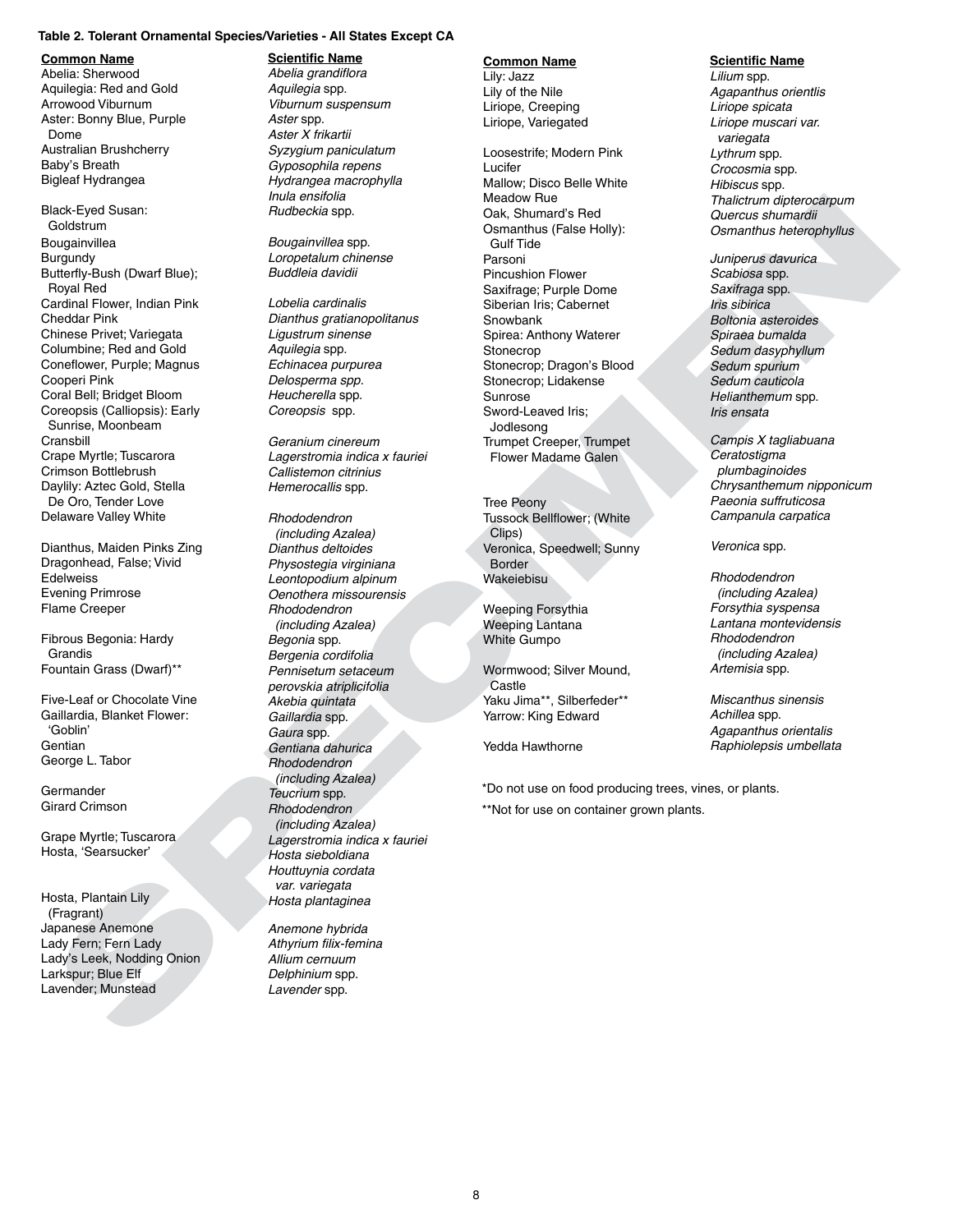# **CONIFER AND HARDWOOD SEEDLING NURSERIES**

This product may be applied for residual preemergence weed control in conifer and hardwood seedling nurseries.

This product may be applied to conifer and hardwood seedling nurseries any time after the soil has settled around newly transplanted seedlings, liners, or bare root plants.

Apply this product at 1 to 2.3 lbs./A in fall and/or spring. Equivalent applications for smaller areas are 0.36 to 0.83 oz./1,000 sq. ft. Use higher rates of application for longer control periods. Sequential applications may be made so long as the total amount of product applied does not exceed the maximum annual application rate of 2.3 lbs./A.

# **SOUTHERN PINE SEEDBEDS**

To assist in the establishment of Southern pine seedbeds, a preemergence application should be made just after seeding. Applications made after emergence of the pine seedlings should not be made until a minimum of three weeks after the time when most seedlings have shed their seedcoat. Pines are tolerant to preemergence and postemergence applications of this product.

**Dosage:** Apply this product at 0.75 lb. (0.49 lb. active) per broadcast acre. Mix with clean water at recommended concentration and apply at 20 to 40 psi in a minimum of 20 gallons of water per treated acre. Broadcast to beds and irrigate with approximately 1/2 inch of sprinkler irrigation.

#### **HARDWOOD SEEDBEDS**

Apply this product at a rate of 0.75 to 1.5 lbs. (0.49 to 0.98 lb. active) to the following seedlings that are at least 6 weeks old (from time of 50% germination): Oak (Quercus spp.), Sweetgum, Green Ash.

Use higher rate (1.5 lbs.) when a longer control period (3 to 4 months) is desired or under conditions of higher anticipated weed pressure. The lower rate (0.75) will provide 2 to 3 months of weed control. Broadcast to beds and irrigate with approximately 1/2 inch of sprinkler irrigation.

Most effective weed control will be obtained when this product is activated by at least 0.5 inch of rainfall or irrigation prior to weed seed germination and within 14 days following application.

This product may be tank mixed with Goal in conifer seedling nurseries for broader spectrum preemergence weed control. Refer to the use directions of tank mix partner herbicides for additional weeds controlled, rates and precautions.

# **NEW PLANTINGS, REPLANTING AND ROTATIONAL PLANTINGS**

Nursery, landscape, or non-cropped land areas treated with this product should be rotated only to ornamental species listed on this label for 1 year following application unless the following test has shown species safety:

Before planting a species not listed on this label, it is recommended that several test strips of an indicator plant such as wheat, sorghum or corn be sown into the treated area. If the indicator plants germinate and grow normally to a height of 12 inches with normal root development, it is safe to plant.

In areas disturbed by new plantings or replanting of labeled species, it may be necessary to retreat exposed soil to maintain satisfactory weed control.

Do not exceed a dosage of 1.5 pounds a.i./Acre, (2.3 pounds/Acre of this product) per year.

# **ESTABLISHED TURF**

This product is a preemergence herbicide that, when properly applied, will control certain grass and broadleaf weeds in established turfgrasses including: • Golf courses **excluding** putting greens

- Lawns
- Sod nurseries

The maximum amount of this product that may be applied per year is given for each turfgrass species in the **Annual Use Rates** section of this label.

For optimum weed control, this product should be activated by at least 0.5 inch of rainfall or irrigation before weed seeds germinate and within 14 days following **C** application. See the map below for approximate crabgrass seed germination dates.

# **CRABGRASS SEED GERMINATION DATES**

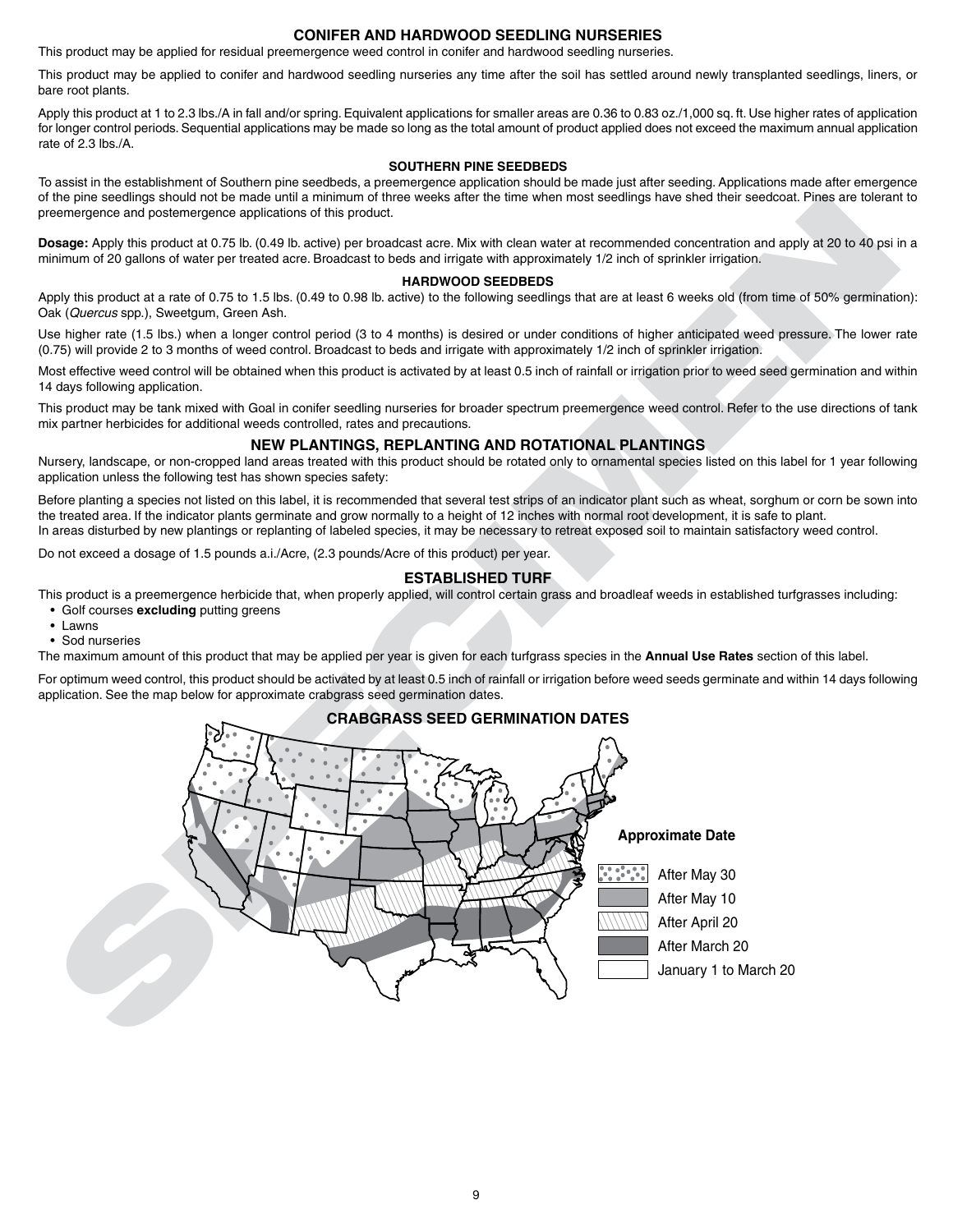# **USE PRECAUTIONS - TURFGRASS**

- 1. Do not apply this product to areas where dichondra, colonial bentgrass, velvet bentgrass or annual bluegrass (Poa annua) are desirable species.
- 2. Do not cut (harvest) treated sod before 90 days after application. To avoid turfgrass injury, do not apply to newly set sod until the sod has rooted and exposed edges have filled in.
- 3. To avoid turfgrass injury do not apply this product to turf stressed by conditions such as drought, low fertility, or pest damage.
- 4. Disturbing the herbicide barrier with cultural practices such as disking may result in reduced weed control.
- 5. **Do not apply this product to golf course putting greens.**
- 6. If the depth of the creeping bentgrass root system becomes shallow and root tips contact this product treated soil, new root formation may be inhibited. Mowing height can affect the depth of a plant's root system. To avoid this, do not apply this product to creeping bentgrass less than 0.5 inch in height.

# **APPLICATION TIMING AND RATE - TURFGRASS**

#### **This product will not control weeds that have already emerged.**

- 1. The length of residual weed control desired (the higher the application rate, the longer the control),
- 2. The turf species, and
- 3. The maximum amount which can be applied to the turf species per calendar year.



# **ANNUAL USE RATES - TURFGRASS**

# **Table 1. MAXIMUM APPLICATION RATE OF THIS PRODUCT PER CALENDAR YEAR BY TURF SPECIES1**

| made before target weeds germinate.                                                                                                                                                  |           |                                                                                                                                                                                                                                                  | This product may be applied as a single application or in sequential applications to control weeds germinating throughout the year. All applications should be          |
|--------------------------------------------------------------------------------------------------------------------------------------------------------------------------------------|-----------|--------------------------------------------------------------------------------------------------------------------------------------------------------------------------------------------------------------------------------------------------|-------------------------------------------------------------------------------------------------------------------------------------------------------------------------|
| This product will not control weeds that have already emerged.                                                                                                                       |           |                                                                                                                                                                                                                                                  |                                                                                                                                                                         |
| The amount of this product to apply depends upon:                                                                                                                                    |           |                                                                                                                                                                                                                                                  |                                                                                                                                                                         |
| 2. The turf species, and                                                                                                                                                             |           | 1. The length of residual weed control desired (the higher the application rate, the longer the control),<br>3. The maximum amount which can be applied to the turf species per calendar year.                                                   |                                                                                                                                                                         |
|                                                                                                                                                                                      |           | Length of Crabgrass Control*                                                                                                                                                                                                                     |                                                                                                                                                                         |
|                                                                                                                                                                                      | 0.50      |                                                                                                                                                                                                                                                  |                                                                                                                                                                         |
|                                                                                                                                                                                      | 0.75      |                                                                                                                                                                                                                                                  |                                                                                                                                                                         |
| <b>This Product</b>                                                                                                                                                                  | 1.00      |                                                                                                                                                                                                                                                  |                                                                                                                                                                         |
| Rate<br>(pounds/Acre)                                                                                                                                                                | 1.15      |                                                                                                                                                                                                                                                  |                                                                                                                                                                         |
|                                                                                                                                                                                      | 1.25      |                                                                                                                                                                                                                                                  |                                                                                                                                                                         |
|                                                                                                                                                                                      | 1.50<br>0 | $\mathbf 2$<br>$\overline{4}$                                                                                                                                                                                                                    | 6<br>8                                                                                                                                                                  |
|                                                                                                                                                                                      |           | <b>MONTHS</b><br>*Length of control varies by region. This table is an average for planning purposes.<br><b>ANNUAL USE RATES - TURFGRASS</b><br>Table 1. MAXIMUM APPLICATION RATE OF THIS PRODUCT PER CALENDAR YEAR BY TURF SPECIES <sup>1</sup> | This product can be applied to the turfgrass species listed in the following table. Do not apply more than the highest rate listed for each species in a calendar year. |
| <b>TURF SPECIES</b>                                                                                                                                                                  |           | <b>POUNDS PRODUCT/ACRE</b>                                                                                                                                                                                                                       | OUNCES PRODUCT/1,000 SQ. FT.                                                                                                                                            |
| Bermudagrass <sup>2</sup><br>Bahiagrass<br>Centipedegrass<br>Kikuyugrass<br>Seashore Paspalum<br>St. Augustinegrass <sup>3</sup><br>Tall Fescue (including turf-type)<br>Zoysiagrass |           | 1.0 to 2.30 <sup>1</sup>                                                                                                                                                                                                                         | 0.36 to 0.83                                                                                                                                                            |
| <b>Buffalograss</b><br>Kentucky Bluegrass<br>Perennial Ryegrass                                                                                                                      |           | $0.5$ to $1.501$                                                                                                                                                                                                                                 | 0.185 to 0.55                                                                                                                                                           |
| Fine Fescue                                                                                                                                                                          |           | $0.5$ to $1.151$                                                                                                                                                                                                                                 | 0.185 to 0.42                                                                                                                                                           |
| Creeping Bentgrass (0.5 inch or more in height) <sup>4</sup>                                                                                                                         |           | 0.5 to 1.001                                                                                                                                                                                                                                     | 0.185 to 0.37                                                                                                                                                           |
|                                                                                                                                                                                      |           |                                                                                                                                                                                                                                                  |                                                                                                                                                                         |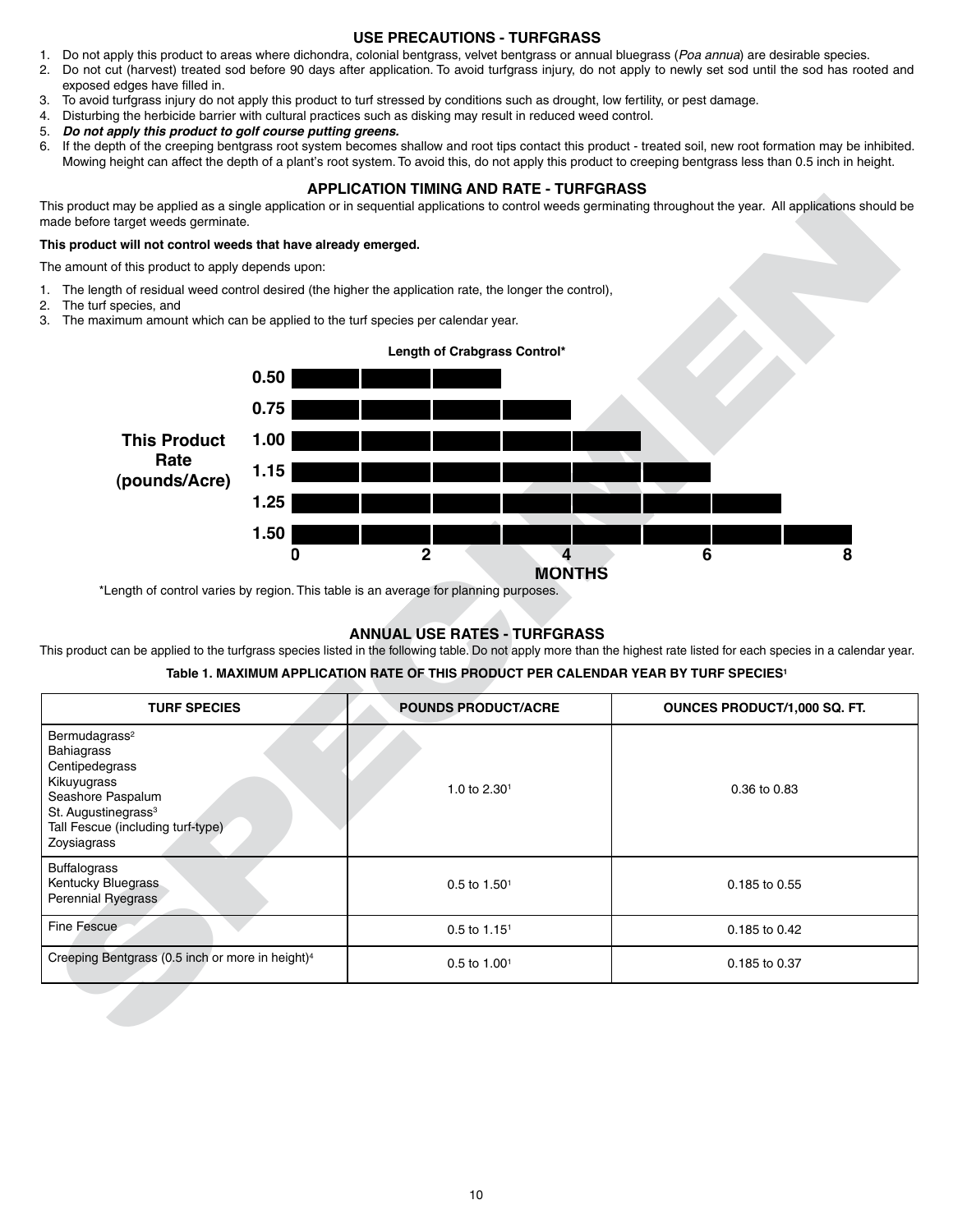- <sup>1</sup> This product may be applied more than once a year as long as the total amount applied is not greater than the maximum application rate for each turf species. All applications must be made before weed seeds germinate.
- <sup>2</sup> May be used on newly sprigged or plugged Bermudagrass at rates not to exceed 0.80 pounds/Acre (0.30 ounce/1,000 sq. ft.). Newly sprigged or plugged Bermudagrass stolon rooting may be temporarily inhibited.
- <sup>3</sup> Use an initial rate of 0.75 to 1.5 pounds/Acre per application.
- <sup>4</sup> To avoid grass injury, do not apply this product to creeping bentgrass mowed at less than 0.5 inch in height.

# **WEEDS CONTROLLED**

When used as directed in this label, this product will control the following weeds:

| Barnyardgrass                               | Henbit <sup>2</sup>              | Purslane, Common               |
|---------------------------------------------|----------------------------------|--------------------------------|
| Bluegrass, Annual (Poa annual) <sup>1</sup> | Itchgrass                        | Pusley, Florida                |
| Carpet weed                                 | Johnsongrass (from seed)         | Rescuegrass <sup>4</sup>       |
| Chickweed, Common <sup>2</sup>              | Junglerice                       | Shepherds Purse <sup>2</sup>   |
| Chickweed, Mouseear (from seed)             | Knotweed <sup>2</sup>            | Signalgrass, Broadleaf         |
| Crabgrass (Large, Smooth) <sup>3</sup>      | Kochia                           | Speedwell, Persian             |
| Crowfootgrass                               | Lambsquarters, Common            | Sprangletop                    |
| Cupgrass, Woolly                            | Lovegrass                        | Spurge, Prostrate              |
| Foxtails, Annual                            | Panicum, (Texas, Fall, Browntop) | Witchgrass                     |
| Goosegrass <sup>5</sup>                     | Piaweed                          | Woodsorrel, Yellow (from seed) |

- <sup>2</sup> To control this weed, apply this product in late summer, fall, or winter before weeds germinate.
- <sup>3</sup> **Fall Applications for Spring Crabgrass Control in Cool-Season Grasses:** In those areas where the ground freezes in the winter, this product can be applied in the fall at rates of 1.0 to 1.15 pounds/Acre after soil temperatures fall below 50˚F, but before the ground freezes. This application will control crabgrass the following spring.
- <sup>4</sup> Suppression only.
- <sup>5</sup> In many areas a single application of 1 to 2.3 pounds/Acre of this product will control goosegrass. However, under heavy goosegrass pressure and/or an extended growing season, most effective control may be obtained by making an initial application of 1 to 1.5 pounds/Acre followed, after 60 to 90 days, by a second application that does not exceed the maximum rate for the turfgrass species listed in the **Maximum Application Rates Table**.

# **WHEN TO APPLY THIS PRODUCT AFTER OVERSEEDING TURF**

# **WHEN TO OVERSEED AFTER APPLICATION - ALL STATES**

| Johnsongrass (from seed)                                                                                                                                                                                                                                                              | Rescuegrass <sup>4</sup>                                                                                  |                                                                                                                                                                                                                                                                                                                                                                                                                                                                                                                                                                                                                                                                                                                                                                                                                                                                                                                                                                                                                                                                                                                                                                                                                                                                                                                                                                                                                                                                                                                                                                                                                                                                                                                                                                                                                                                                                                                                                                                                                                                                                                                                                                 |
|---------------------------------------------------------------------------------------------------------------------------------------------------------------------------------------------------------------------------------------------------------------------------------------|-----------------------------------------------------------------------------------------------------------|-----------------------------------------------------------------------------------------------------------------------------------------------------------------------------------------------------------------------------------------------------------------------------------------------------------------------------------------------------------------------------------------------------------------------------------------------------------------------------------------------------------------------------------------------------------------------------------------------------------------------------------------------------------------------------------------------------------------------------------------------------------------------------------------------------------------------------------------------------------------------------------------------------------------------------------------------------------------------------------------------------------------------------------------------------------------------------------------------------------------------------------------------------------------------------------------------------------------------------------------------------------------------------------------------------------------------------------------------------------------------------------------------------------------------------------------------------------------------------------------------------------------------------------------------------------------------------------------------------------------------------------------------------------------------------------------------------------------------------------------------------------------------------------------------------------------------------------------------------------------------------------------------------------------------------------------------------------------------------------------------------------------------------------------------------------------------------------------------------------------------------------------------------------------|
| Junglerice                                                                                                                                                                                                                                                                            | Shepherds Purse <sup>2</sup>                                                                              |                                                                                                                                                                                                                                                                                                                                                                                                                                                                                                                                                                                                                                                                                                                                                                                                                                                                                                                                                                                                                                                                                                                                                                                                                                                                                                                                                                                                                                                                                                                                                                                                                                                                                                                                                                                                                                                                                                                                                                                                                                                                                                                                                                 |
|                                                                                                                                                                                                                                                                                       |                                                                                                           |                                                                                                                                                                                                                                                                                                                                                                                                                                                                                                                                                                                                                                                                                                                                                                                                                                                                                                                                                                                                                                                                                                                                                                                                                                                                                                                                                                                                                                                                                                                                                                                                                                                                                                                                                                                                                                                                                                                                                                                                                                                                                                                                                                 |
|                                                                                                                                                                                                                                                                                       |                                                                                                           |                                                                                                                                                                                                                                                                                                                                                                                                                                                                                                                                                                                                                                                                                                                                                                                                                                                                                                                                                                                                                                                                                                                                                                                                                                                                                                                                                                                                                                                                                                                                                                                                                                                                                                                                                                                                                                                                                                                                                                                                                                                                                                                                                                 |
|                                                                                                                                                                                                                                                                                       |                                                                                                           |                                                                                                                                                                                                                                                                                                                                                                                                                                                                                                                                                                                                                                                                                                                                                                                                                                                                                                                                                                                                                                                                                                                                                                                                                                                                                                                                                                                                                                                                                                                                                                                                                                                                                                                                                                                                                                                                                                                                                                                                                                                                                                                                                                 |
|                                                                                                                                                                                                                                                                                       |                                                                                                           |                                                                                                                                                                                                                                                                                                                                                                                                                                                                                                                                                                                                                                                                                                                                                                                                                                                                                                                                                                                                                                                                                                                                                                                                                                                                                                                                                                                                                                                                                                                                                                                                                                                                                                                                                                                                                                                                                                                                                                                                                                                                                                                                                                 |
| Pigweed                                                                                                                                                                                                                                                                               |                                                                                                           |                                                                                                                                                                                                                                                                                                                                                                                                                                                                                                                                                                                                                                                                                                                                                                                                                                                                                                                                                                                                                                                                                                                                                                                                                                                                                                                                                                                                                                                                                                                                                                                                                                                                                                                                                                                                                                                                                                                                                                                                                                                                                                                                                                 |
|                                                                                                                                                                                                                                                                                       |                                                                                                           |                                                                                                                                                                                                                                                                                                                                                                                                                                                                                                                                                                                                                                                                                                                                                                                                                                                                                                                                                                                                                                                                                                                                                                                                                                                                                                                                                                                                                                                                                                                                                                                                                                                                                                                                                                                                                                                                                                                                                                                                                                                                                                                                                                 |
|                                                                                                                                                                                                                                                                                       |                                                                                                           |                                                                                                                                                                                                                                                                                                                                                                                                                                                                                                                                                                                                                                                                                                                                                                                                                                                                                                                                                                                                                                                                                                                                                                                                                                                                                                                                                                                                                                                                                                                                                                                                                                                                                                                                                                                                                                                                                                                                                                                                                                                                                                                                                                 |
|                                                                                                                                                                                                                                                                                       |                                                                                                           |                                                                                                                                                                                                                                                                                                                                                                                                                                                                                                                                                                                                                                                                                                                                                                                                                                                                                                                                                                                                                                                                                                                                                                                                                                                                                                                                                                                                                                                                                                                                                                                                                                                                                                                                                                                                                                                                                                                                                                                                                                                                                                                                                                 |
|                                                                                                                                                                                                                                                                                       |                                                                                                           |                                                                                                                                                                                                                                                                                                                                                                                                                                                                                                                                                                                                                                                                                                                                                                                                                                                                                                                                                                                                                                                                                                                                                                                                                                                                                                                                                                                                                                                                                                                                                                                                                                                                                                                                                                                                                                                                                                                                                                                                                                                                                                                                                                 |
|                                                                                                                                                                                                                                                                                       |                                                                                                           |                                                                                                                                                                                                                                                                                                                                                                                                                                                                                                                                                                                                                                                                                                                                                                                                                                                                                                                                                                                                                                                                                                                                                                                                                                                                                                                                                                                                                                                                                                                                                                                                                                                                                                                                                                                                                                                                                                                                                                                                                                                                                                                                                                 |
|                                                                                                                                                                                                                                                                                       |                                                                                                           |                                                                                                                                                                                                                                                                                                                                                                                                                                                                                                                                                                                                                                                                                                                                                                                                                                                                                                                                                                                                                                                                                                                                                                                                                                                                                                                                                                                                                                                                                                                                                                                                                                                                                                                                                                                                                                                                                                                                                                                                                                                                                                                                                                 |
|                                                                                                                                                                                                                                                                                       |                                                                                                           |                                                                                                                                                                                                                                                                                                                                                                                                                                                                                                                                                                                                                                                                                                                                                                                                                                                                                                                                                                                                                                                                                                                                                                                                                                                                                                                                                                                                                                                                                                                                                                                                                                                                                                                                                                                                                                                                                                                                                                                                                                                                                                                                                                 |
|                                                                                                                                                                                                                                                                                       |                                                                                                           |                                                                                                                                                                                                                                                                                                                                                                                                                                                                                                                                                                                                                                                                                                                                                                                                                                                                                                                                                                                                                                                                                                                                                                                                                                                                                                                                                                                                                                                                                                                                                                                                                                                                                                                                                                                                                                                                                                                                                                                                                                                                                                                                                                 |
|                                                                                                                                                                                                                                                                                       |                                                                                                           |                                                                                                                                                                                                                                                                                                                                                                                                                                                                                                                                                                                                                                                                                                                                                                                                                                                                                                                                                                                                                                                                                                                                                                                                                                                                                                                                                                                                                                                                                                                                                                                                                                                                                                                                                                                                                                                                                                                                                                                                                                                                                                                                                                 |
|                                                                                                                                                                                                                                                                                       |                                                                                                           |                                                                                                                                                                                                                                                                                                                                                                                                                                                                                                                                                                                                                                                                                                                                                                                                                                                                                                                                                                                                                                                                                                                                                                                                                                                                                                                                                                                                                                                                                                                                                                                                                                                                                                                                                                                                                                                                                                                                                                                                                                                                                                                                                                 |
| *Note: In AZ, CA, NV, and TX the overseeding interval can be shorter in established bermudagrass that has been overseeded with perennial ryegrass. See the next<br>section, Poa annua Control in Established Bermudagrass Overseed with Perennial Ryegrass (AZ, CA, NV, and TX only). |                                                                                                           |                                                                                                                                                                                                                                                                                                                                                                                                                                                                                                                                                                                                                                                                                                                                                                                                                                                                                                                                                                                                                                                                                                                                                                                                                                                                                                                                                                                                                                                                                                                                                                                                                                                                                                                                                                                                                                                                                                                                                                                                                                                                                                                                                                 |
|                                                                                                                                                                                                                                                                                       | INTERVAL (MONTHS BEFORE OVERSEEDING)                                                                      |                                                                                                                                                                                                                                                                                                                                                                                                                                                                                                                                                                                                                                                                                                                                                                                                                                                                                                                                                                                                                                                                                                                                                                                                                                                                                                                                                                                                                                                                                                                                                                                                                                                                                                                                                                                                                                                                                                                                                                                                                                                                                                                                                                 |
| <b>NORTH</b>                                                                                                                                                                                                                                                                          | <b>TRANSITION</b>                                                                                         | <b>SOUTH</b>                                                                                                                                                                                                                                                                                                                                                                                                                                                                                                                                                                                                                                                                                                                                                                                                                                                                                                                                                                                                                                                                                                                                                                                                                                                                                                                                                                                                                                                                                                                                                                                                                                                                                                                                                                                                                                                                                                                                                                                                                                                                                                                                                    |
| 4                                                                                                                                                                                                                                                                                     | 4                                                                                                         | 4                                                                                                                                                                                                                                                                                                                                                                                                                                                                                                                                                                                                                                                                                                                                                                                                                                                                                                                                                                                                                                                                                                                                                                                                                                                                                                                                                                                                                                                                                                                                                                                                                                                                                                                                                                                                                                                                                                                                                                                                                                                                                                                                                               |
| 5                                                                                                                                                                                                                                                                                     | 4                                                                                                         | 4                                                                                                                                                                                                                                                                                                                                                                                                                                                                                                                                                                                                                                                                                                                                                                                                                                                                                                                                                                                                                                                                                                                                                                                                                                                                                                                                                                                                                                                                                                                                                                                                                                                                                                                                                                                                                                                                                                                                                                                                                                                                                                                                                               |
| 6                                                                                                                                                                                                                                                                                     | 5                                                                                                         | 5                                                                                                                                                                                                                                                                                                                                                                                                                                                                                                                                                                                                                                                                                                                                                                                                                                                                                                                                                                                                                                                                                                                                                                                                                                                                                                                                                                                                                                                                                                                                                                                                                                                                                                                                                                                                                                                                                                                                                                                                                                                                                                                                                               |
| н.                                                                                                                                                                                                                                                                                    |                                                                                                           | 6                                                                                                                                                                                                                                                                                                                                                                                                                                                                                                                                                                                                                                                                                                                                                                                                                                                                                                                                                                                                                                                                                                                                                                                                                                                                                                                                                                                                                                                                                                                                                                                                                                                                                                                                                                                                                                                                                                                                                                                                                                                                                                                                                               |
|                                                                                                                                                                                                                                                                                       | 6                                                                                                         |                                                                                                                                                                                                                                                                                                                                                                                                                                                                                                                                                                                                                                                                                                                                                                                                                                                                                                                                                                                                                                                                                                                                                                                                                                                                                                                                                                                                                                                                                                                                                                                                                                                                                                                                                                                                                                                                                                                                                                                                                                                                                                                                                                 |
| --<br>$\sim$ $\sim$                                                                                                                                                                                                                                                                   | 7                                                                                                         | 7                                                                                                                                                                                                                                                                                                                                                                                                                                                                                                                                                                                                                                                                                                                                                                                                                                                                                                                                                                                                                                                                                                                                                                                                                                                                                                                                                                                                                                                                                                                                                                                                                                                                                                                                                                                                                                                                                                                                                                                                                                                                                                                                                               |
|                                                                                                                                                                                                                                                                                       | $\mathord{\hspace{1pt}\text{--}\hspace{1pt}}$                                                             | 9                                                                                                                                                                                                                                                                                                                                                                                                                                                                                                                                                                                                                                                                                                                                                                                                                                                                                                                                                                                                                                                                                                                                                                                                                                                                                                                                                                                                                                                                                                                                                                                                                                                                                                                                                                                                                                                                                                                                                                                                                                                                                                                                                               |
| н.                                                                                                                                                                                                                                                                                    | ۰.                                                                                                        | 10                                                                                                                                                                                                                                                                                                                                                                                                                                                                                                                                                                                                                                                                                                                                                                                                                                                                                                                                                                                                                                                                                                                                                                                                                                                                                                                                                                                                                                                                                                                                                                                                                                                                                                                                                                                                                                                                                                                                                                                                                                                                                                                                                              |
| $\sim$                                                                                                                                                                                                                                                                                | --                                                                                                        | 12                                                                                                                                                                                                                                                                                                                                                                                                                                                                                                                                                                                                                                                                                                                                                                                                                                                                                                                                                                                                                                                                                                                                                                                                                                                                                                                                                                                                                                                                                                                                                                                                                                                                                                                                                                                                                                                                                                                                                                                                                                                                                                                                                              |
|                                                                                                                                                                                                                                                                                       | Knotweed <sup>2</sup><br>Kochia<br>Lambsquarters, Common<br>Lovegrass<br>Panicum, (Texas, Fall, Browntop) | Signalgrass, Broadleaf<br>Speedwell, Persian<br>Sprangletop<br>Spurge, Prostrate<br>Witchgrass<br>Woodsorrel, Yellow (from seed)<br><sup>1</sup> In those areas where Poa annua is a winter annual, apply this product (see rate table) in August or September to established, non-overseeded turf before<br>Poa annua seeds germinate. These timings are approximate. Consult State Extension Service for more specific timing for your area. Also see the section<br>of this label Poa annua Control in Established Bermudagrass Overseeded with Perennial Ryegrass (AZ, CA, NV, and TX Only).<br><sup>2</sup> To control this weed, apply this product in late summer, fall, or winter before weeds germinate.<br><sup>3</sup> Fall Applications for Spring Crabgrass Control in Cool-Season Grasses: In those areas where the ground freezes in the winter, this product can be<br>applied in the fall at rates of 1.0 to 1.15 pounds/Acre after soil temperatures fall below 50°F, but before the ground freezes. This application will control<br><sup>5</sup> In many areas a single application of 1 to 2.3 pounds/Acre of this product will control goosegrass. However, under heavy goosegrass pressure and/or an<br>extended growing season, most effective control may be obtained by making an initial application of 1 to 1.5 pounds/Acre followed, after 60 to 90 days, by<br>a second application that does not exceed the maximum rate for the turfgrass species listed in the Maximum Application Rates Table.<br>WHEN TO APPLY THIS PRODUCT AFTER OVERSEEDING TURF<br>Injury to desirable seedlings is likely if this product is applied before the secondary roots of seedlings are in the second inch of soil, not thatch plus soil. To<br>reduce the potential to injure overseeded turf, wait 60 days after seeding or until after the second mowing, whichever is longer, before applying this product.<br>WHEN TO OVERSEED AFTER APPLICATION - ALL STATES<br>This product will inhibit the development of turfgrass species overseeded too soon after application. Follow rates and intervals in the table below for best overseeding/ |